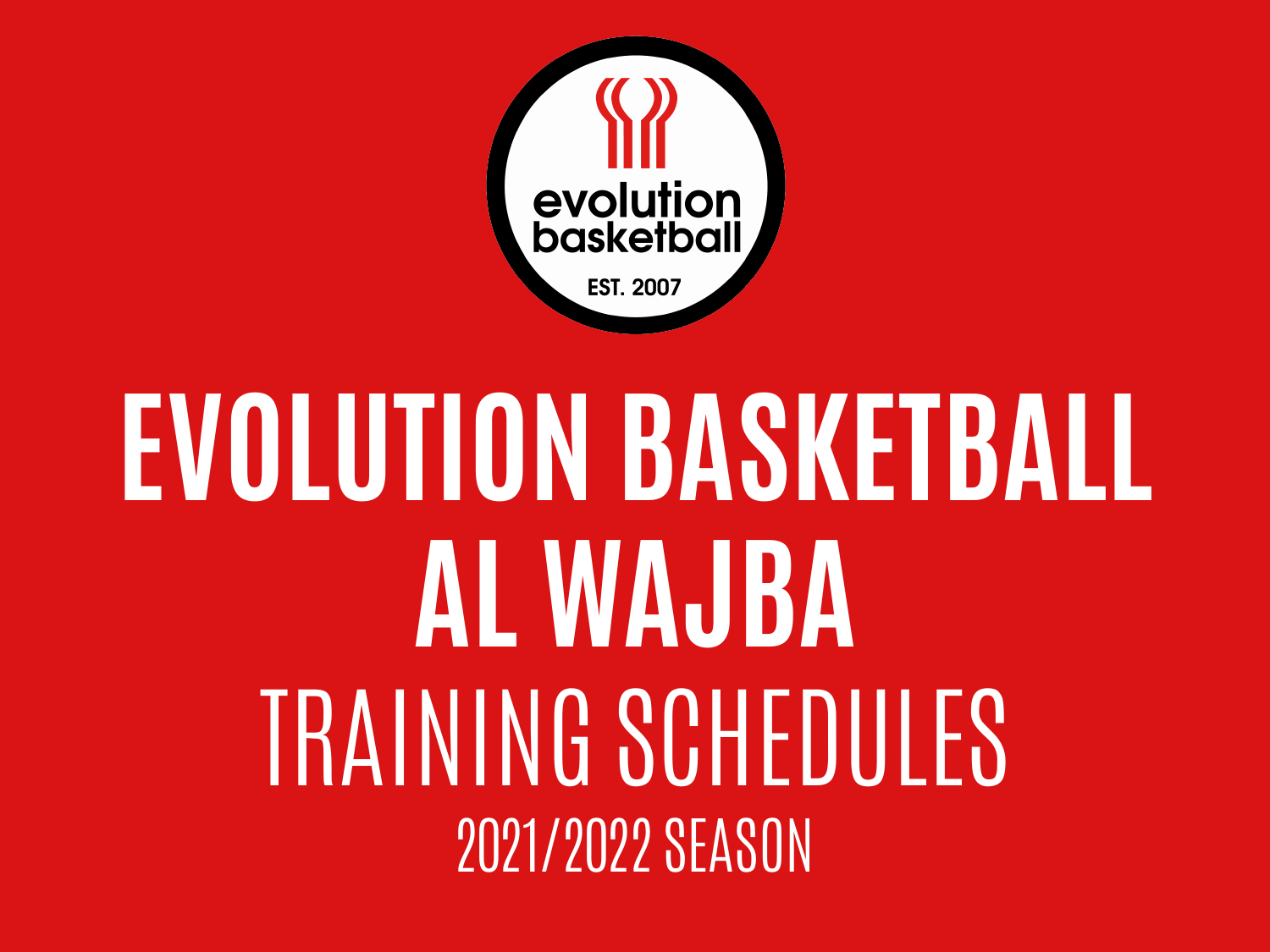# **EVOLUTION BASKETBALL - AGE GUIDE**

| <b>AGE GROUP</b> | AGE AS OF SEPT 1ST 2021 |
|------------------|-------------------------|
| UNDER 8          | 6 - 7 YEARS OLD         |
| UNDER 10         | 8 - 9 YEARS OLD         |
| UNDER 12         | 10 - 11 YEARS OLD       |
| UNDER 14         | 12 - 13 YEARS OLD       |
| YOUTH            | 14 - 18 YEARS OLD       |

#### YOUR CHILD'S AGE GROUP IS DETERMINED BY THEIR AGE AS OF SEPTEMBER 1ST, 2021.

PLEASE NOTE THAT YOUR CHILD WILL STAY IN THE SAME AGE GROUP FOR THE ENTIRETY OF THE 2021/2022 SEASON (MUCH LIKE SCHOOL GRADES).

PLAYERS MAY BE ASKED TO MOVE TO A DIFFERENT TEAM AT ANY STAGE OF THE SEASON TO ALIGN WITH THEIR RESPECTIVE ABILITIES AND DEVELOPMENT, AS PER THE COACHES DISCRETION.

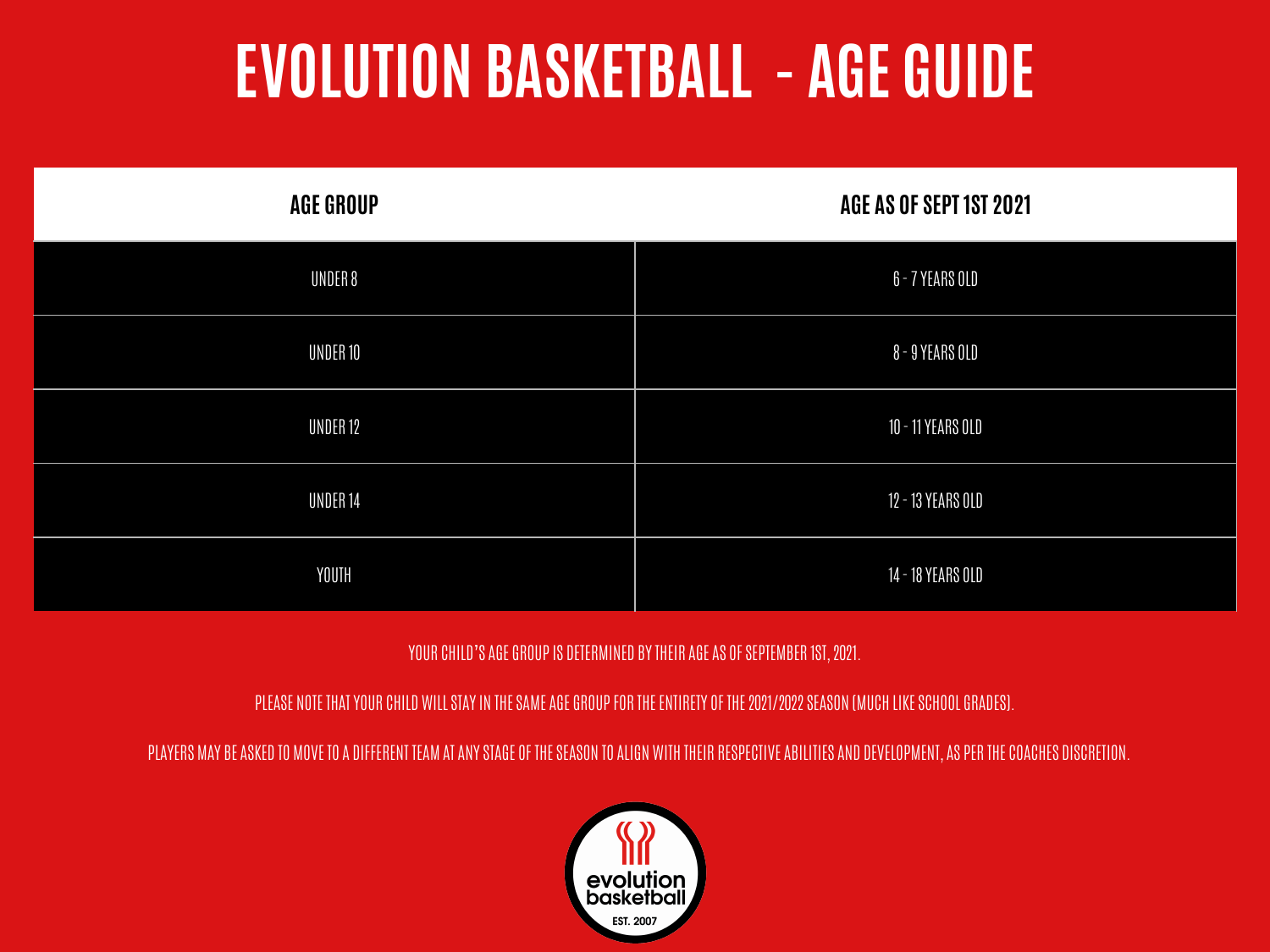## **BASKETBALL DEVELOPMENT - AL WAJBA**

| <b>MIXED DEVELOPMENT (AGED 6 - 18)</b> |  |                                                          |                |                            |                            |  |
|----------------------------------------|--|----------------------------------------------------------|----------------|----------------------------|----------------------------|--|
| TEAM                                   |  | MONDAY                                                   |                | THURSDAY                   |                            |  |
| U8                                     |  | $4:00 - 5:00 \, \text{pm}$                               |                | $4:00 - 5:00 \, \text{pm}$ |                            |  |
| U10                                    |  | $4:00 - 5:00 \, \text{pm}$                               |                |                            | $4:00 - 5:00 \, \text{pm}$ |  |
| U12                                    |  | $5:15 - 6:15$ pm                                         |                | $5:15 - 6:15$ pm           |                            |  |
| U14                                    |  | $5:15-6:15$ pm                                           |                | $5:15-6:15$ pm             |                            |  |
| Youth                                  |  | $6:30 - 7:30$ pm                                         |                | $6:30 - 7:30 \, \text{pm}$ |                            |  |
| <b>Youth Advanced</b>                  |  | $6:30 - 7:30$ pm                                         |                |                            | $6:30-7:30$ pm             |  |
|                                        |  |                                                          |                |                            |                            |  |
| <b>GIRLS ONLY (AGED 6 - 18)</b>        |  |                                                          |                |                            |                            |  |
| <b>TEAM</b>                            |  | SUNDAY<br>TUESDAY                                        |                |                            | SATURDAY                   |  |
| <b>U10 Comets</b>                      |  | $4:00 - 5:00 \, \text{pm}$<br>$4:00 - 5:00 \, \text{pm}$ |                |                            | o,                         |  |
| U13 Lynx                               |  | $5:15-6:15$ pm<br>$5:15-6:15$ pm                         |                |                            | J.                         |  |
| Youth Fire                             |  | J                                                        | $6:30-7:30$ pm |                            | $12:45-1:45$ pm            |  |

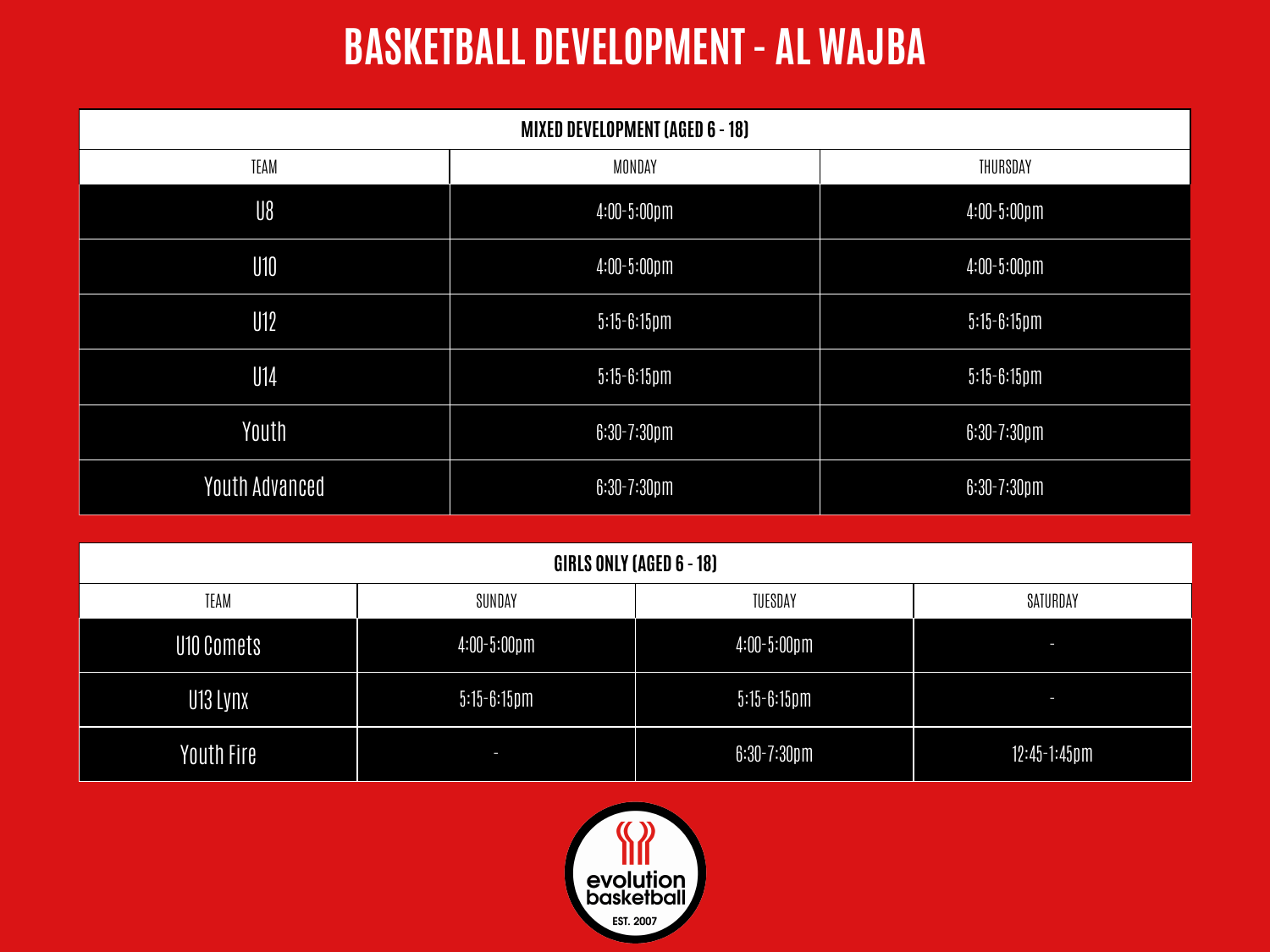# **TIGERS ACADEMY - AL WAJBA**

#### **BOYS ONLY ACADEMY - SELECTED TALENT PROGRAM (AGED 7 - 18)**

| TEAM         | SUNDAY                     | WEDNESDAY                  | SATURDAY        |
|--------------|----------------------------|----------------------------|-----------------|
| U10 Tigers   | $4:00 - 5:00 \, \text{pm}$ | $4:00 - 5:00 \, \text{pm}$ | $10:15 - 11:15$ |
| U12 Tigers   | $5:15 - 6:30$ pm           | $5:15 - 6:30$ pm           | $11:30-12:30$   |
| U14 Tigers   | $6:45 - 8:00 \, \text{pm}$ | $6:45 - 8:00 \, \text{pm}$ | $10:15 - 11:15$ |
| Youth Tigers | $6:45-8:15 \, \text{pm}$   | $6:45-8:15 \, \text{pm}$   | $11:30-12:30$   |